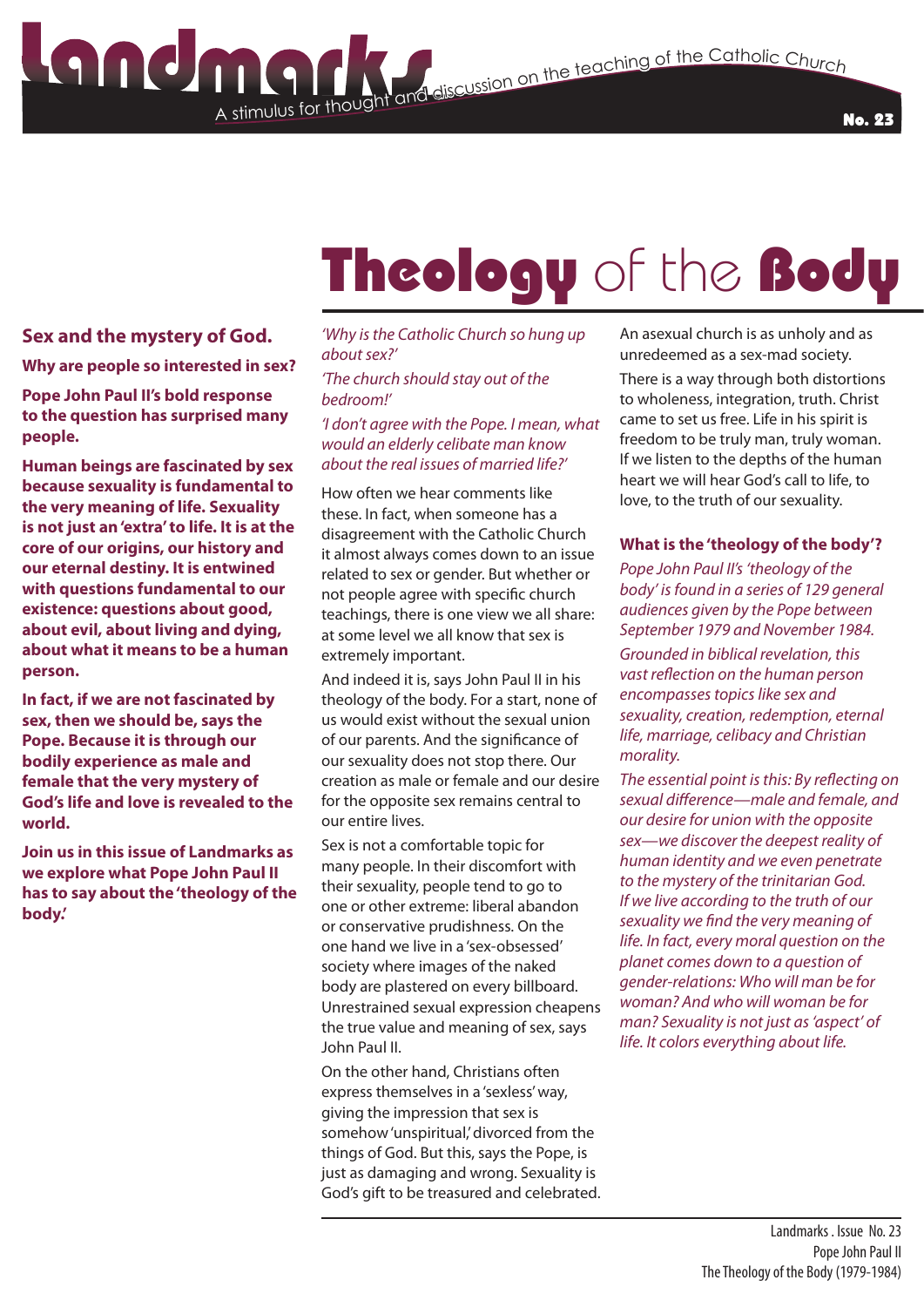### man and woman

#### **I. The way it was: original humanity**

In the language of *story*, the book of Genesis tells us about humanity before the fall, about the nature of man and woman according to God's design. In Genesis 1:26 God says, 'Let *us* make

man in *our* image.' The use of the plural tells us that God is a communion of persons. God is family, relationship. To be created in God's image is to be made for communion, family, relationship. This made-for-communion is the deepest truth of our being and points to three key human experiences:

**1. Original solitude.** In the creation story Adam and Eve are unique in the created world. As human beings they are radically different to the animals. Birds can make sweet sounds but they cannot compose symphonies. Dogs respond to sexual urges but they cannot make love. Man and woman enjoy all of creation, but man and woman can only find true companionship in one another. Until Eve is created, Adam experiences himself as alone in the world.

**2. Original unity.** The creation story tells us that Adam and Eve are made for each other. At the core of their beings, man and woman experience a deep desire for unity. This desire resonates in every person. We long to share

ourselves and to be known by another. As human persons we are made to love and be loved. Our masculinity or femininity draws us beyond ourselves to the other. Our attraction to the opposite sex cannot simply be reduced to a carnal instinct. It reveals so much more: the orientation of the human heart, the desire for wholeness, for unity and, ultimately, for God.

**3. Original nakedness.** This 'made for the other' is visibly revealed through the body. Men and women are wonderfully different! Neither the male nor the female body 'makes sense' by itself. Man is designed for union with woman, and woman for union with man. When that union involves a free and total gift of self, something extraordinary becomes apparent. When, in and through our bodies, we love as God loves, God's glory is revealed! This, says John Paul II, is the *nuptial meaning of the body*. In his gift of self to woman, man finds his true identity. In her gift of self to man, woman finds her deepest meaning.

In the creation story Adam and Eve gaze upon each other's nakedness and experience no shame or embarrassment, only wonder and awe at the mystery of God's love. This purity of vision in relation to the human body is what is meant by the phrase 'naked without shame' (Gen. 2:25).

**John Paul II's theology is described as 'personalist' and 'subjective'. That is, it is a study of the human person from the 'I' perspective. It differs from (and complements) traditional scholastic theology in that it takes as its starting point human experience rather than objective principles.**

**Abstract principles do not sit easily in the minds of contemporary men and women. People today seek to understand through personal experience. The Pope recognises this and speaks in personalist terms. He has great confidence that the church's teachings about sexuality, if explained in language and concepts accessible to people today, will become self-evident, so deeply are God's laws imprinted on the human heart.**

**The most basic and intense expression of human community is the union of man woman in the covenant of marriage. This 'communion of persons' reflects the trinitarian life of God.**

#### *The gift of sexuality: proclamations from the grassroots*

*'The night after my husband's father died, I remember putting everything of myself into our lovemaking. It was my way of holding him, healing him in his grief.'*

*'There's nothing like being held by your spouse. So many of life's stresses just seem to melt away.'*

*'From my own mother I learned that sex was a dirty word. But my mother-in-law had an entirely different perspective. I was enthralled by the way she spoke of the magic of romance, the beauty of the love between a man and a woman.'*

*'As a parent I watch my daughters and sons blossoming into young women and men. It is wonderful! Though not without its heartaches. Growing up is a precious—and often fragile—journey.*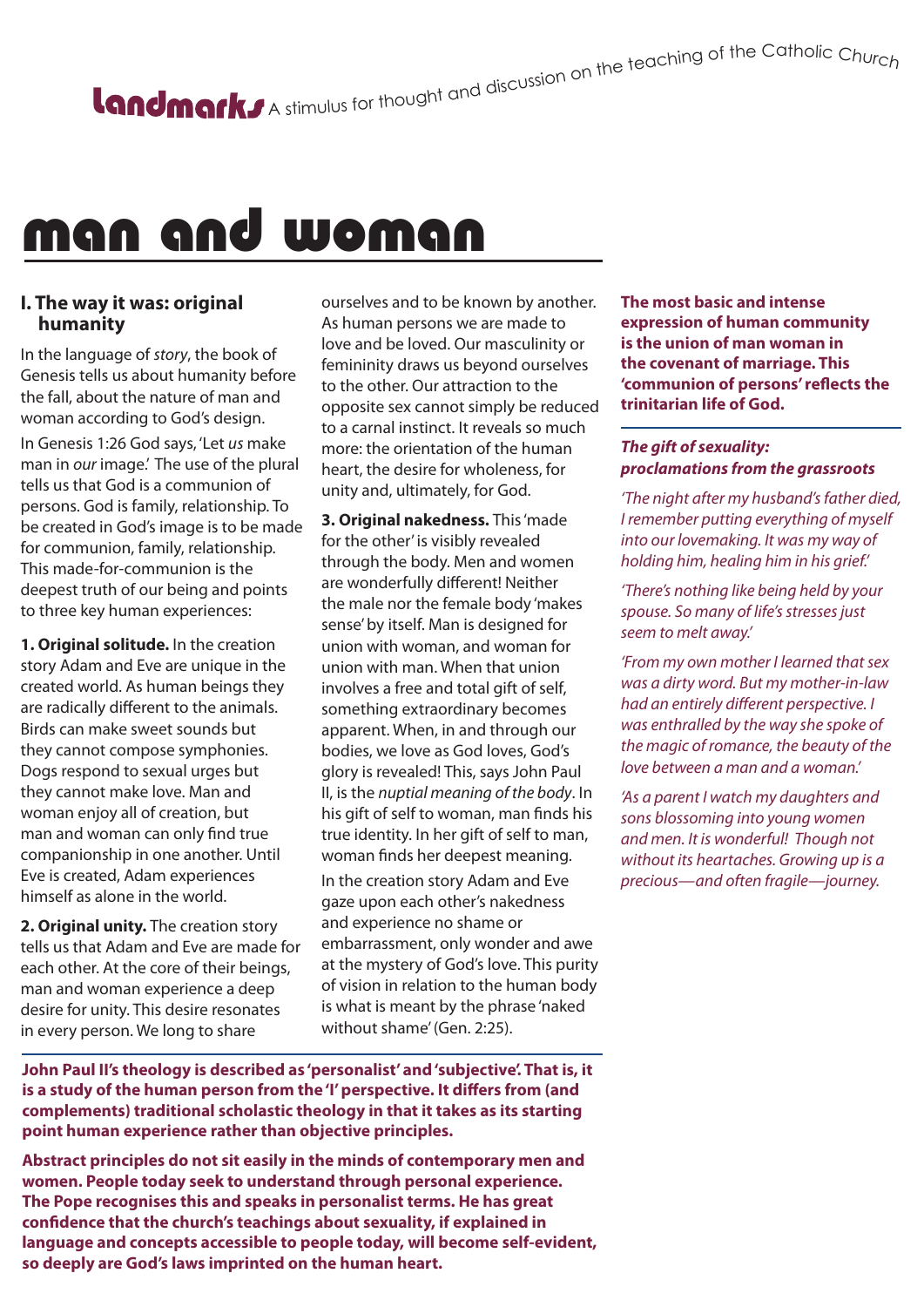# A stimulus for thought and discussion on the teaching of the Catholic Churc<sub>h</sub>

## The revelation of God

#### **II. The way it is: historical humanity**

This original harmony between man and woman was ruptured through sin. The Genesis story tells of the choice of Adam and Eve to disobey God. At the heart of their disobedience is a mistrust of God's gift. *Can God* really *have my interests at heart? Surely not.*  In failing to trust in God's love, they begin to mistrust each other. *After all, if I don't trust God, why should I trust you?* Unable to see God clearly, original man and woman can no longer see God revealed through their own bodies. Now they look upon one another not with awe at the mystery of God but with lust and self-centred desire to manipulate the other. They no longer experience their nakedness without shame. They cover their bodies as a form of self-protection. As they hide their bodies they hide their true selves.

And so sin entered the world. This tragedy has remained with us throughout human history. It is from this tragic predicament that Christ promises to free us, and this freedom involves our sexuality. As God-made-flesh, Jesus sacrifices his body, his whole manhood, on the

cross, redeeming us in and through our bodies. The Good News is that it is possible to live in true freedom as man and woman. To be alive in the risen Christ is to be sexually alive!

#### **III. The way it will be: eschatological humanity**

Just as our origins are inseparable from the nuptial union of man and woman, so too is our destiny. God wants to live in intimate communion with us for all eternity. In fact, the final coming of Christ can be described as the eternal consummation of heaven and earth. In the eternal kingdom there will be no separation between the earthly and the divine. Everything will be in complete union in Christ. All that is masculine will be in union with all that is feminine.

Think for a moment of the deepest expression of human intimacy you can possibly imagine. This is just a taste, a mere shadow of the intimacy we will one day share with God. One day we will *know* God. We will see God face to face. Marital intimacy is not done away with in heaven, but fulfilled beyond our wildest dreams. Our bodily sexuality will not disappear in heaven; our bodies will be made gloriously new and our manhood or womanhood ultimately fulfilled.

#### **A sensual religion**

**Catholicism is a very 'earthy' religion. Catholics have a strong sense of sacrament—bodily, physical realities involving sight, sound, smell and touch—through which we encounter the divine.**

**Thus in the church community we bathe the body in water at baptism. We anoint the body with oil in confirmation. We eat the body and drink the blood of Christ in the Eucharist. And we venerate the one-flesh union of husband and wife in marriage. The nuptial union is the fundamental revelation of God's love to the world, says John Paul II. It is the foundation of the entire sacramental order.**

#### **The body reveals God**

**The body is capable of expressing the divine. It is through the human body that the invisible mystery of love, hidden in God for all eternity, is visibly revealed to the world.**

**Are we able to grasp this truth? Can we see the body as a sign of God? What a challenge this is to our spirituality, especially to Christians who for centuries have been plagued by disparaging attitudes towards the human body.**

**Such distortions are a form of 'impurity,' says John Paul II. Impurity of heart is the inability to see the mystery of God revealed through the body. But blessed are the pure of heart, for they are able to see God's revelation in and through the naked body.**

#### *Further exploration of the topic*

John Paul II's theology of the body is available in book form (Pauline Books & Media, 1997).

Engaging, simplified explanations of the theology of the body are available through the talks of Christopher West: **www.christopherwest.com** 

The assistance of Christopher West's material in preparing this *Landmarks* leaflet is gratefully acknowledged.